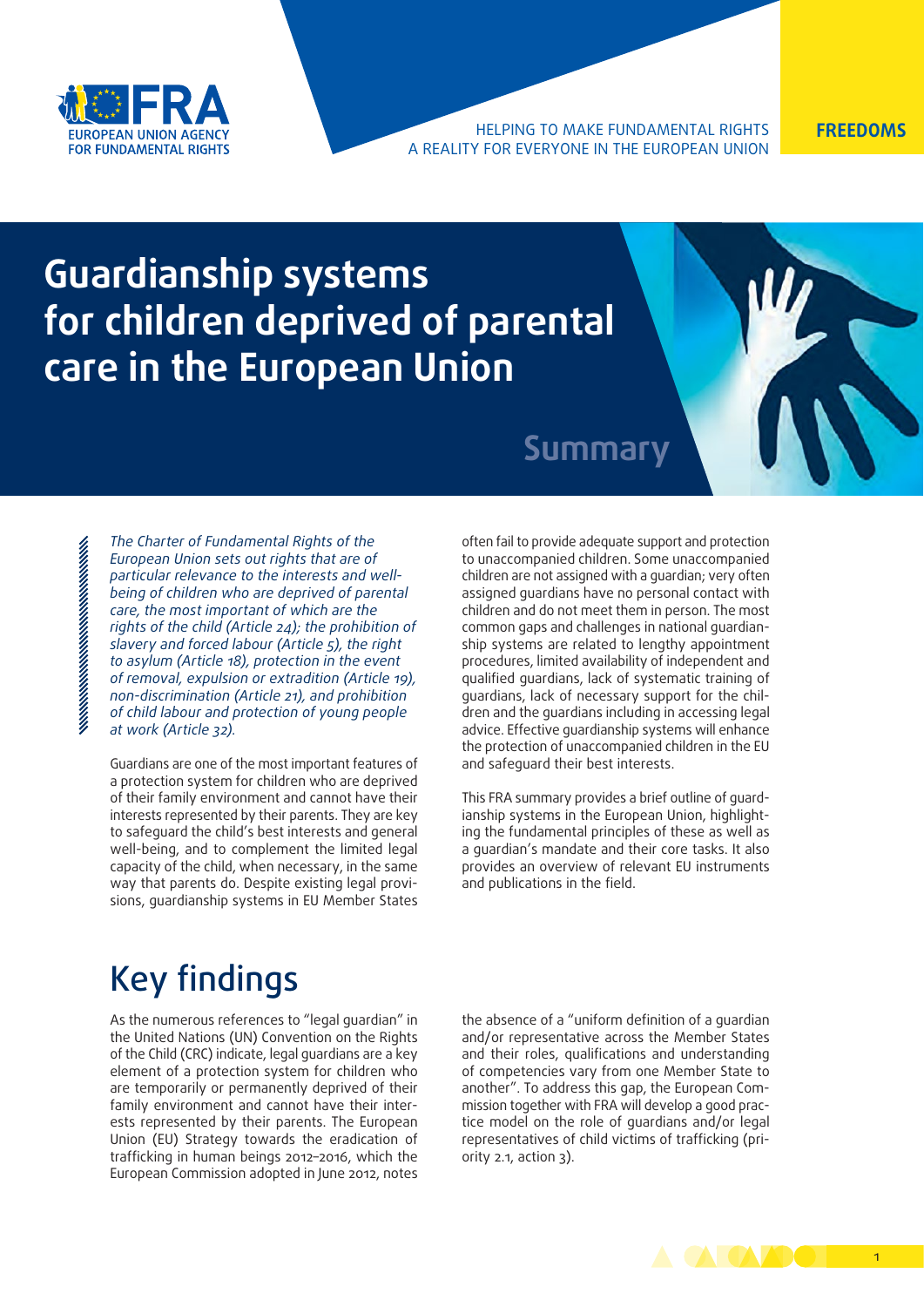FRA conducted desk research to map guardianship systems in the 28 EU Member States. The research covers four specific areas, namely:

- the type of quardianship systems in place;
- the profile of appointed quardians;
- the appointment procedures; and
- the tasks of the quardians.

Τhe research findings primarily served to inform FRA's work on a guardianship handbook to provide guidance to EU Member States on how to strengthen national child protection systems. The FRA handbook, *[Guardianship for children deprived of parental](http://fra.europa.eu/en/publication/2014/guardianship-children-deprived-parental-care-handbook-reinforce-guardianship)  [care – A handbook to reinforce guardianship sys](http://fra.europa.eu/en/publication/2014/guardianship-children-deprived-parental-care-handbook-reinforce-guardianship)[tems to cater for the specific needs of child victims](http://fra.europa.eu/en/publication/2014/guardianship-children-deprived-parental-care-handbook-reinforce-guardianship)  [of trafficking](http://fra.europa.eu/en/publication/2014/guardianship-children-deprived-parental-care-handbook-reinforce-guardianship)*, published in June 2014, was developed in cooperation with the EU Anti-Trafficking Coordinator's Office in the European Commission to implement the EU Anti-Trafficking Strategy and protect children's rights. This comparative analysis should thus be read in conjunction with the handbook.

This comparative report explores the key features of guardianship systems put in place to cater for the needs of all children requiring such protection and those at risk of becoming victims of trafficking or of other forms of exploitation. In this way, the report looks at how existing guardianship systems for children deprived of parental care respond to the particular needs and vulnerabilities of presumed or identified child victims, or children at risk of trafficking and exploitation, such as unaccompanied children.

It aims to assist EU Member States to understand better the strengths and weaknesses of their national system. It may also assist them to take adequate measures to reinforce their guardianship systems to protect children better.

#### Legal and policy framework in the European Union

A number of European and international legal instruments relate directly or indirectly to guardianship (see the list of relevant legal instruments at the end of this summary).

Addressing trafficking in human beings is one of the strategic priorities for the EU and its Member States. Trafficking in human beings is a grave human rights violation, expressively prohibited in Article 5 of the EU Charter on Fundamental Rights. It is a particularly serious crime listed in Article 83 of the Treaty on the Functioning of the European Union (TFEU).

The cornerstone of the EU anti-trafficking policy is Directive 2011/36/EU on preventing and combating trafficking in human beings and protecting its victims (Anti-Trafficking Directive), adopted on the basis of Article 82 (2) and Article 83 (1) of the TFEU. The directive places victims' rights at the centre, providing a number of measures specifically addressing child victims, such as the appointment of guardians.

Dealing with child victims of trafficking, the EU Strategy towards the eradication of trafficking in human beings 2012–2016 seeks to promote victims' rights and safeguard their protection while ensuring appropriate support and access to justice. The strategy underlines that "comprehensive child-sensitive protection systems that ensure interagency and multidisciplinary coordination are key in catering to diverse needs of diverse groups of children, including victims of trafficking". It also calls on Member States to strengthen their child protection systems. It further notes the importance of guardianship as a key element of child protection systems and calls on FRA to work together with the European Commission on this issue.

#### National guardianship systems

Each EU Member State has a national child protection system, which provides for the protection of children deprived of parental care. It safeguards the child's best interests, provides legal representation to the child and, more generally, promotes the well-being of children, when parents are unable, unwilling or precluded from doing so, in line with Article 20 of the CRC and Article 24 of the Charter.

When a child is deprived of parental care, EU Member State law provides for the appointment of a guardian or a representative to exercise the tasks usually carried out by parents. In different Member States, however, the term guardian is used to describe persons with differing mandates and functions. Sometimes, other terms' are used to describe persons exercising guardianship duties.

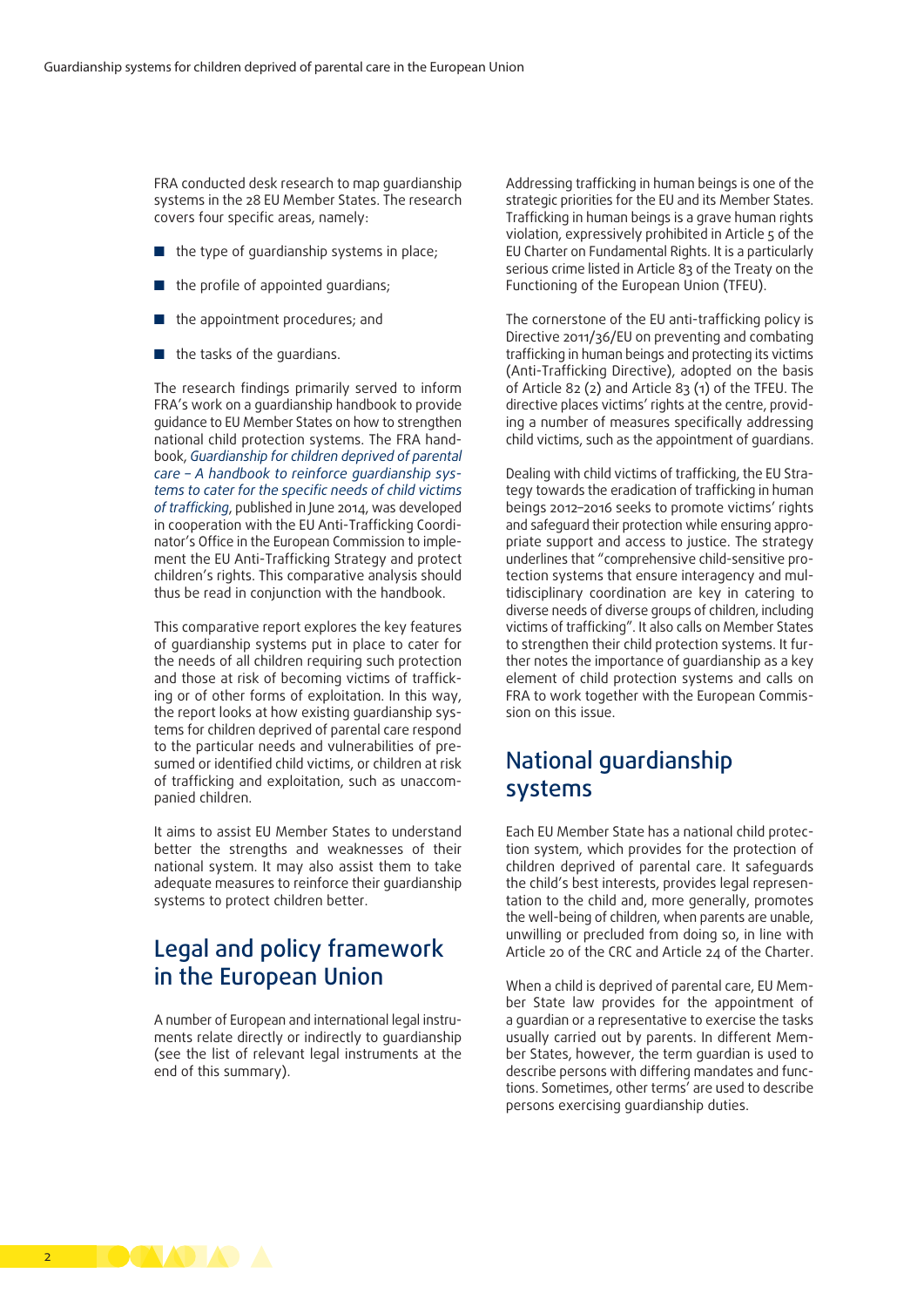| <b>EU Member</b><br><b>State</b> | Name of institution                                                                                                                                           | <b>EU Member</b><br><b>State</b> | Name of institution                                                                                                                                                                                                                                                          |
|----------------------------------|---------------------------------------------------------------------------------------------------------------------------------------------------------------|----------------------------------|------------------------------------------------------------------------------------------------------------------------------------------------------------------------------------------------------------------------------------------------------------------------------|
| <b>AT</b>                        | Child and Youth Welfare Office (Kinder- und<br>Jugendwohlfahrtsträger)                                                                                        | IE.                              | Child and Family Agency                                                                                                                                                                                                                                                      |
| <b>BE</b>                        | Guardianship Authority (Service des tutelles)                                                                                                                 | $\mathbf{H}$                     | Local Social Services through the mayor<br>(and residential care facility in case of<br>emergency)                                                                                                                                                                           |
| <b>BG</b>                        | Social Assistance Department (Агенцията<br>за социално подпомагане) or the director<br>of the residential care facility                                       | LT.                              | Municipal Child Rights Protection Unit<br>(establishes temporary guardianship)                                                                                                                                                                                               |
| <b>CY</b>                        | Social Welfare Service (Υπηρεσιών<br>Κοινωνικής Ευημερίας) through its director                                                                               | LU                               | Public institutions including residential care<br>centres through their directors                                                                                                                                                                                            |
| <b>CZ</b>                        | Authority for Social and Legal Protection<br>of Children (Orgán sociálně-právní ochrany                                                                       | LV                               | Municipal Child Rights Protection Unit<br>(Orphan's court, Bāriņtiesu)                                                                                                                                                                                                       |
|                                  | dětí)                                                                                                                                                         |                                  | The head of childcare institution<br>The head of the Prevention Centre for<br>Minors under the State Police                                                                                                                                                                  |
| <b>DE</b>                        | Youth Welfare Office (Landesjugendamt)                                                                                                                        | <b>MT</b>                        | The residential care facility where the child<br>resides                                                                                                                                                                                                                     |
| <b>DK</b>                        | State Administration (Statsforvaltningen)                                                                                                                     | <b>NL</b>                        | Nidos<br>Youth Care Agency (Bureau Jeugdzorg)for<br>national children                                                                                                                                                                                                        |
| EE.                              | Municipal child protection Authority                                                                                                                          | PL.                              | The residential care facility where the child<br>resides                                                                                                                                                                                                                     |
| EL.                              | First Instance Public Prosecutor                                                                                                                              | PT.                              | Care Agency                                                                                                                                                                                                                                                                  |
|                                  | Child protection service (not yet created)                                                                                                                    |                                  | The residential care facility where the child<br>resides                                                                                                                                                                                                                     |
| ES.                              | Youth Welfare Authority of the respective<br>region "Autonomous Community"                                                                                    | <b>RO</b>                        | Director of residential care institution<br>facilities<br>General Direction for Social Assistance and<br>Child Protection (GDSACP) (Directia generala<br>de asistenta sociala si protectia copilului)<br>though its director                                                 |
| FI.                              | Social Welfare Service of the Municipal<br>Authority<br>The director of the reception facility                                                                | SE.                              | Social Welfare Service at municipal level<br>(Socialnämnden)                                                                                                                                                                                                                 |
| FR.                              | Child protection service (Aide sociale<br>à l'enfance, Conseil Général) of the local<br>authority (Département)                                               | SI                               | Social Work Centres (Centri za socialno delo)                                                                                                                                                                                                                                |
| <b>HR</b>                        | Social Welfare Centre                                                                                                                                         | <b>SK</b>                        | Office of Labour Social Affairs and Family<br>(Úradov Práce, Sociálnych Vecí A Rodiny)                                                                                                                                                                                       |
| HU                               | District Guardianship Offices (járási<br>gyámhivatalok) under the coordination of<br>Social Welfare- and Guardianship-Authority<br>(Szociális és Gyámhivatal) | <b>UK</b>                        | No quardianship system in England, Wales<br>and Northern Ireland. Local authorities<br>take children into care but do not exercise<br>legal representation. In Scotland, Scottish<br>guardianship service is set up, in non-<br>statutory basis, for unaccompanied children. |

#### Table 1: National institutions to which guardianship is assigned by law, when no natural person is appointed, EU-28

*Notes: Four EU Member States, Belgium, Denmark, Finland and the Netherlands, have developed a different guardianship system for unaccompanied children.*

*Source: FRA, 2013*

### Lack of uniform approach

The majority of EU Member States have entrusted guardianship functions to municipal or local level social services, and only a few Member States have a central guardianship authority at national level. When guardianship is implemented at regional or local levels, different approaches are sometimes applied in different parts of the country.

Most of the EU Member States assign guardianship duties to natural or legal persons. Guardianship duties are usually assigned in priority to close relatives or persons coming from the broader family

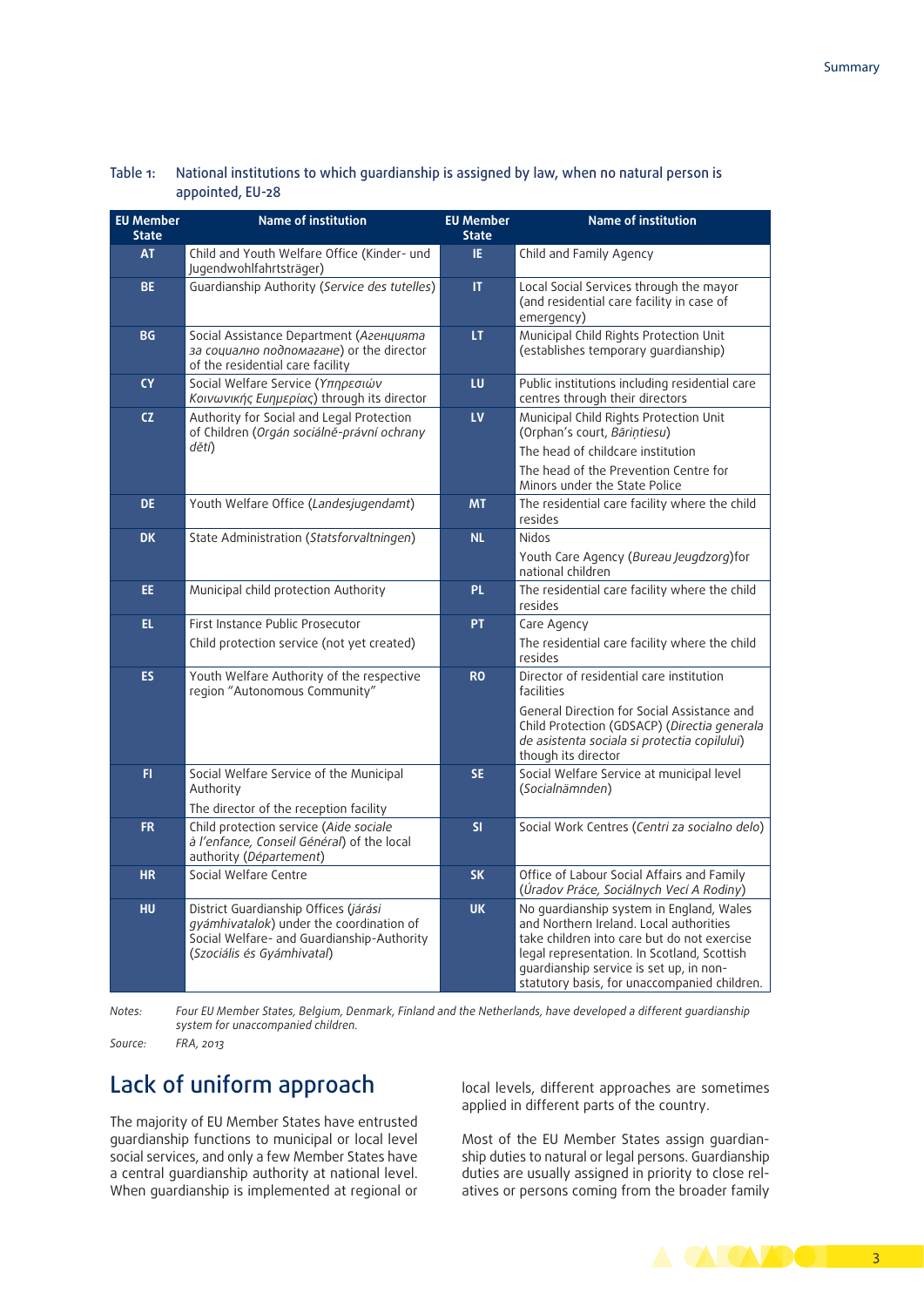environment, thus acknowledging the importance of maintaining family links and of the personal relationship between the future guardian and the child.

If, however, no suitable person to act as guardian can be found among the child's relatives or within the child's family environment, national child protection authorities are responsible for the care of the child. In such cases, either employees of the guardianship institution or entity designated by law, or natural persons, following their appointment by a court or other competent authority, perform the guardianship duties. This often occurs in cases of unaccompanied children and of child victims of trafficking, exploited and identified outside their country of origin, since they usually do not have close relatives or other family members residing in the country. This report focuses on situations in which guardianship is not assigned to a child's relatives or other persons within a child's family environment.

#### Guardianship system for foreign children

Constitutional or other domestic law provisions in all Member States usually protect all children in their territory irrespective of the child's nationality or status. Notwithstanding this, children's specific migration and residence status is often key to determining the level and type of protection granted to them and, more specifically, their guardianship and representation arrangements. A few Member States have set up a separate guardianship system for unaccompanied children who only have a temporary right to stay in the Member State or have no right to stay at all. However, in practice, differentiated arrangements are in place in many more Member States depending on the specific status of the child. Even with regard to the treatment of EU and European Economic Area (EEA) unaccompanied children found in the territory of another EU Member State, FRA's research reveals that there is no uniform approach across Member States, where law and practice is often unclear or inconsistent.

#### Guardianship for child victims of trafficking

No EU Member State has developed a separate guardianship system exclusively for child victims of trafficking. In principle, guardianship of child victims of trafficking falls under the scope of the general guardianship provisions set forth in civil and/ or family law, irrespective of the migration or residence status of the child victim, even in Member States where a separate guardianship system for unaccompanied children is in place. Migration and asylum law provisions, however, apply to child victims who are third-country nationals as long as they are not formally identified as victims of human trafficking by the competent national authorities.

### Ensuring independency and impartiality of guardians

The absence of any conflict of interest between the potential guardian and the child is a key criterion in the selection of individual persons or institutions as guardians. The way in which a guardian's independence is understood, however, varies among EU Member States. This is particularly relevant for the appointment as guardians of persons responsible for providing material or other types of care to the child, namely staff working in reception centres or other accommodation facilities where the child resides, or for the appointment of social workers within social services. The guardians' independence from migration and asylum authorities is also vital for unaccompanied children who are subject to migration law or seek international protection. In some EU Member States, migration authorities nevertheless play a role in the appointment of guardians or representatives of third-country national children.

#### Employment status of guardians

In practice, guardianship duties in EU Member States are exercised either by employees of institutions or other entities designated by law, or by private persons, who competent national authorities appoint as guardians for a particular child. It is therefore possible to distinguish three categories of natural persons who can exercise a guardianship role:

- close relatives or persons coming from the broader family environment chosen and designated by an appointing authority;
- professionals employed by quardianship institutions or similar legal entities; and
- individuals unrelated to the child who offer their services to act as guardians (referred to as 'volunteer guardians' in this report) and who are either designated by an appointing authority or, more often, are offering their services on behalf of the entity assigned with guardianship duties.

In most EU Member States, the different categories of guardians coexist.

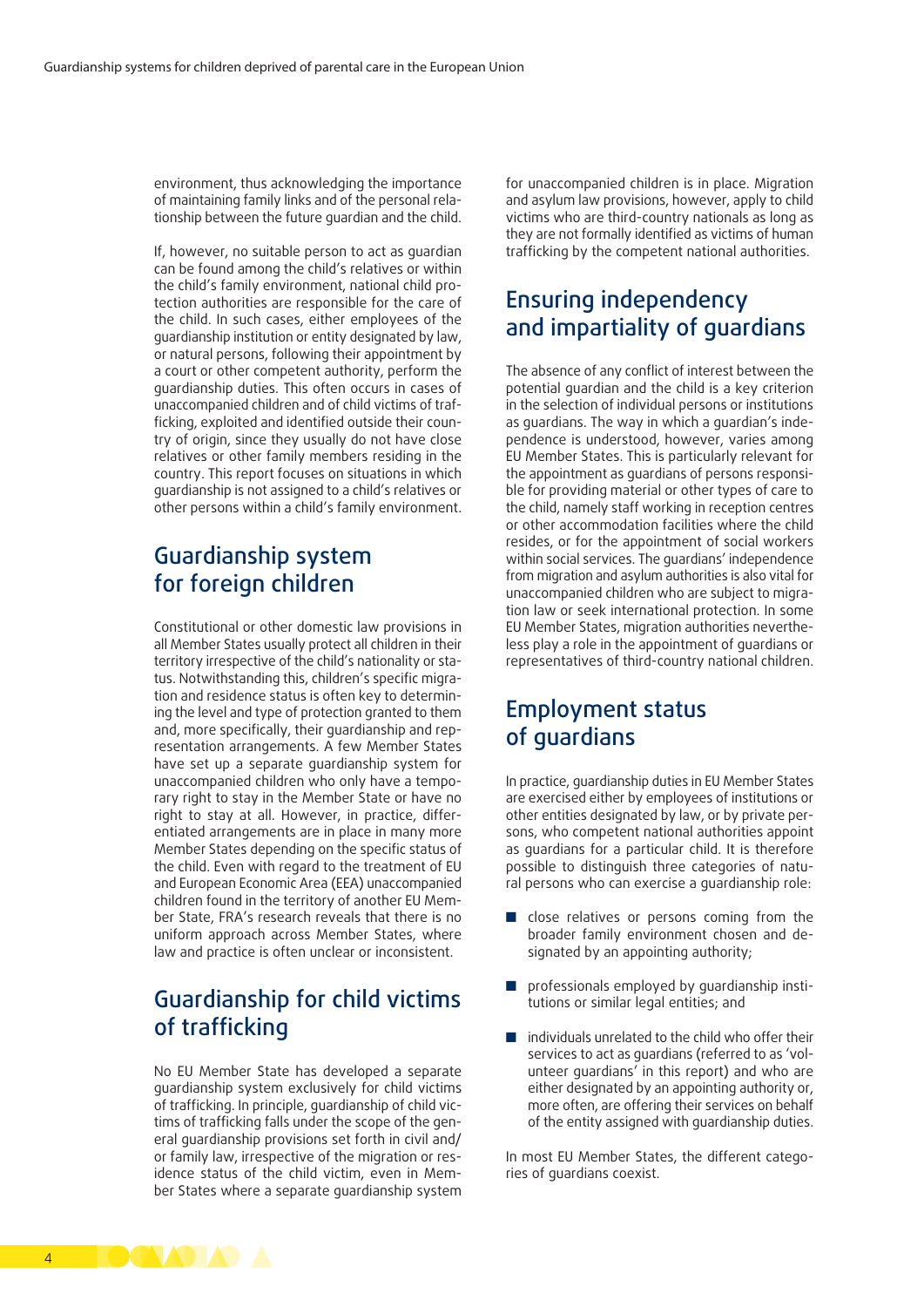In a few Member States, guardians are primarily 'volunteer guardians', usually entitled to some form of compensation for their time and the expenses incurred while performing their duties. In some Member States where guardians are primarily volunteers, a specific system of recruitment, placement and supervision of guardians has been developed. The responsible guardianship authority or another designated institution or non-governmental organisation (NGO) is in charge of recruiting volunteers.

#### Qualifications and skills of guardians

Although legislation in the majority of Member States provides for the appointment of competent and qualified guardians, the requirements set concerning their professional or educational background are typically very general. Legislation does only exceptionally regulate the length and the content of training courses for guardians, and few Member States make it mandatory for guardians to participate in training activities. Overall, the training of guardians is not organised in a systematic and consistent way, allowing them to be equipped to address effectively the needs and vulnerabilities of particular groups of children.

Specialised or advanced training offered to guardians, focusing on the needs and vulnerabilities of particular groups of children, such as child victims of trafficking or unaccompanied children, differ considerably among Member States. Typically, they do not provide any systematic specialised training on identification, protection and assistance to child victims of trafficking. When such courses are available, NGOs working with victims of trafficking usually organise these.

#### Appointment procedures

In principle, the competent judicial authorities and courts appoint a guardian. In many cases, however, guardianship is assigned by a court decision or by virtue of law to an institution. It is then the task of this institution to assign a person – usually one of its employees or a volunteer as guardian – to a specific child. In that case, the assignment of the natural person exercising the guardianship role takes place internally.

In cases of child victims of trafficking, it is most often the police or the migration authorities who identify a victim and report a case either to the court, the child protection authorities or the victims support service. Some EU Member States have set up a referral mechanism for child victims of trafficking that ensures timely appointment of guardians and protection of victims.

Despite legal provisions requiring the immediate appointment of or a relatively short timeframe for appointing guardians, the actual time taken to appoint a guardian can in practice last from a few days to several months, or sometimes even over a year. Variations exist in the appointment process and in the length of appointment procedures within EU Member States. Such differences are more evident in decentralised states where the responsibility for guardianship lies at regional or local level.

#### Duties and tasks of guardians

The guardian's mandate can be either broad, covering all aspects related to guardianship, or be delimited upon appointment by the competent authority. When the second of these two possibilities occurs, the duties assigned and the duration of the appointment depend on the particular situation of the child, often his or her migration and/or residence status, or the particular legal procedures that the child is involved in. It is also possible that the duties of ensuring the child's well-being and representing his or hers best interests are dissociated and performed by different persons or institutions.

Guardians' duties and tasks are often defined by law in a general manner. The most common tasks that Member States assign to guardians encompass ensuring that the child receives care, accommodation, education and healthcare, and managing the child's finances and the child's legal representation (i.e. complementing the limited legal capacity of the child). How these tasks are performed varies. Guardians of unaccompanied children are to some extent also involved in decisions on longterm solutions for the child.

#### Legal representation duties of guardians

The duty to legally represent the child is one of the main tasks of a guardian included in national legislation. The guardian has to complement the limited legal capacity of the child and assist the child in all actions concerning his/her legal status for which the child lacks full legal capacity. Guardians complement the child's limited legal capacity in all civil, administrative or judicial proceedings. The guardian's rights and duties in such proceedings are in principle clearly defined in national legislation.

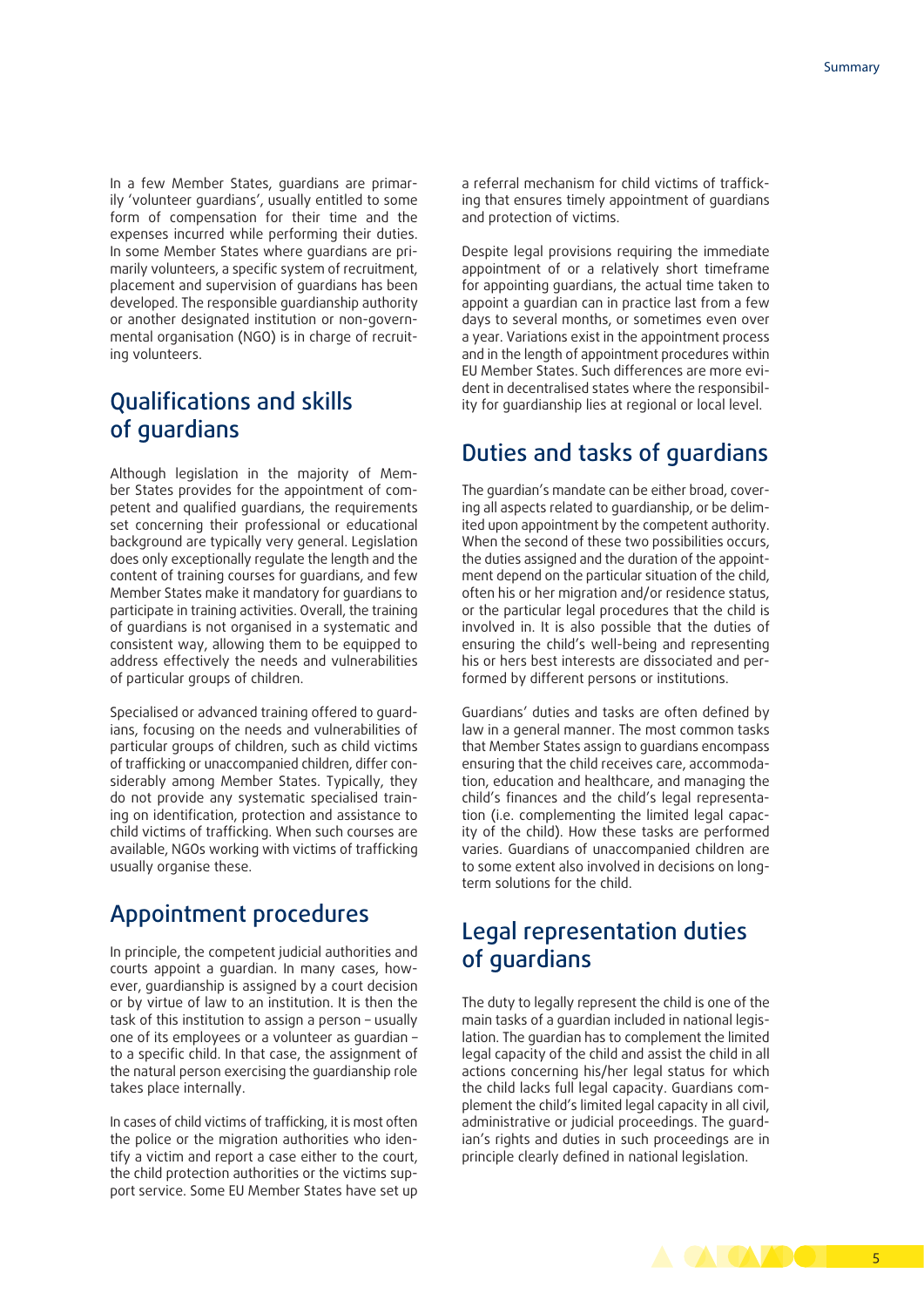In certain legal proceedings, a professional lawyer needs to represent the child. National legislation, however, does not always stipulate any clear rules concerning the interaction between the guardian, acting as legal representative of the child, and the child's lawyer. The guardian should, however, be fully involved and ensure that the competent authorities appoint a lawyer or another qualified professional for the child, in accordance with the national law. In certain cases, the guardian may need to authorise the lawyer to act on behalf of the child, especially in the context of court proceedings.

#### Legal representation and legal aid for child victims of trafficking

Specialised legal assistance and legal representation in court proceedings are key for child victims of trafficking. Nevertheless, appointing a lawyer to the child victim is not always mandatory for the proceedings, and in some cases free legal assistance is provided only subject to a means test. In most Member States there are a limited number of

lawyers who have specialised knowledge in trafficking in human beings and of working with child victims, and they may not always be available to deal with particular cases.

#### Accountability and monitoring system

Effective supervision and monitoring of guardians is essential to ensure the quality of guardianship systems. It safeguards the best interests of children under care and protects them from abuse or the violation of their rights. In general terms, all Member States' guardianship authorities have developed an internal system of supervision and monitoring of guardians, while external monitoring is exercised by judicial or other legal authorities, such as the public prosecution service. Such monitoring systems are often not clearly structured and efficient. Complaint mechanisms accessible to children are missing. In the majority of EU Member States, external monitoring by independent authorities other than the court is lacking, although positive examples exist.

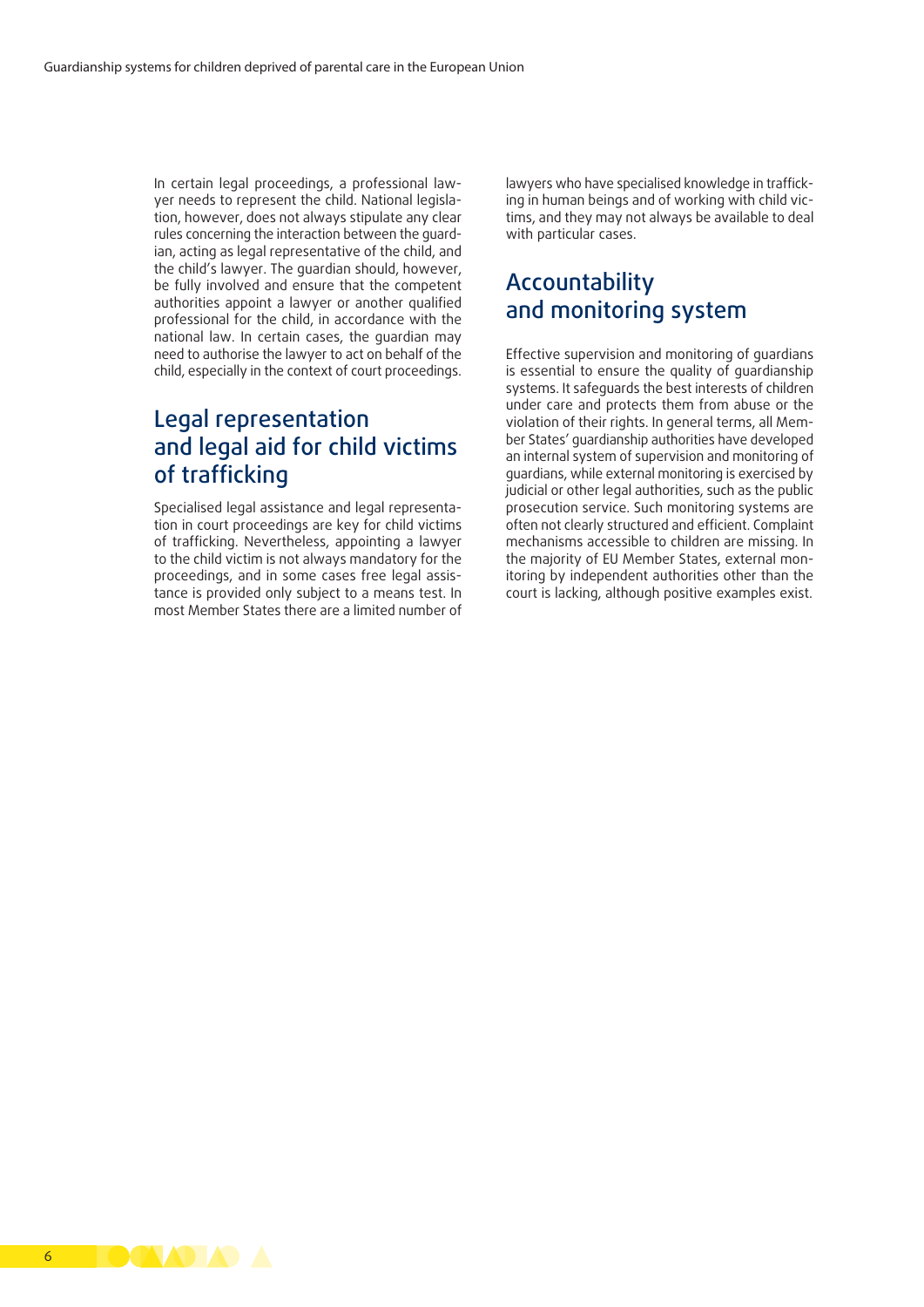## Fundamental principles of guardianship systems

Guardianship systems in EU Member States vary from one country to another. Nonetheless, they share common features and encounter common challenges. Regardless of the type of guardianship system and the national child protection system within which it operates, there are six fundamental principles, derived from international standards that should apply to all types of guardianship arrangements.

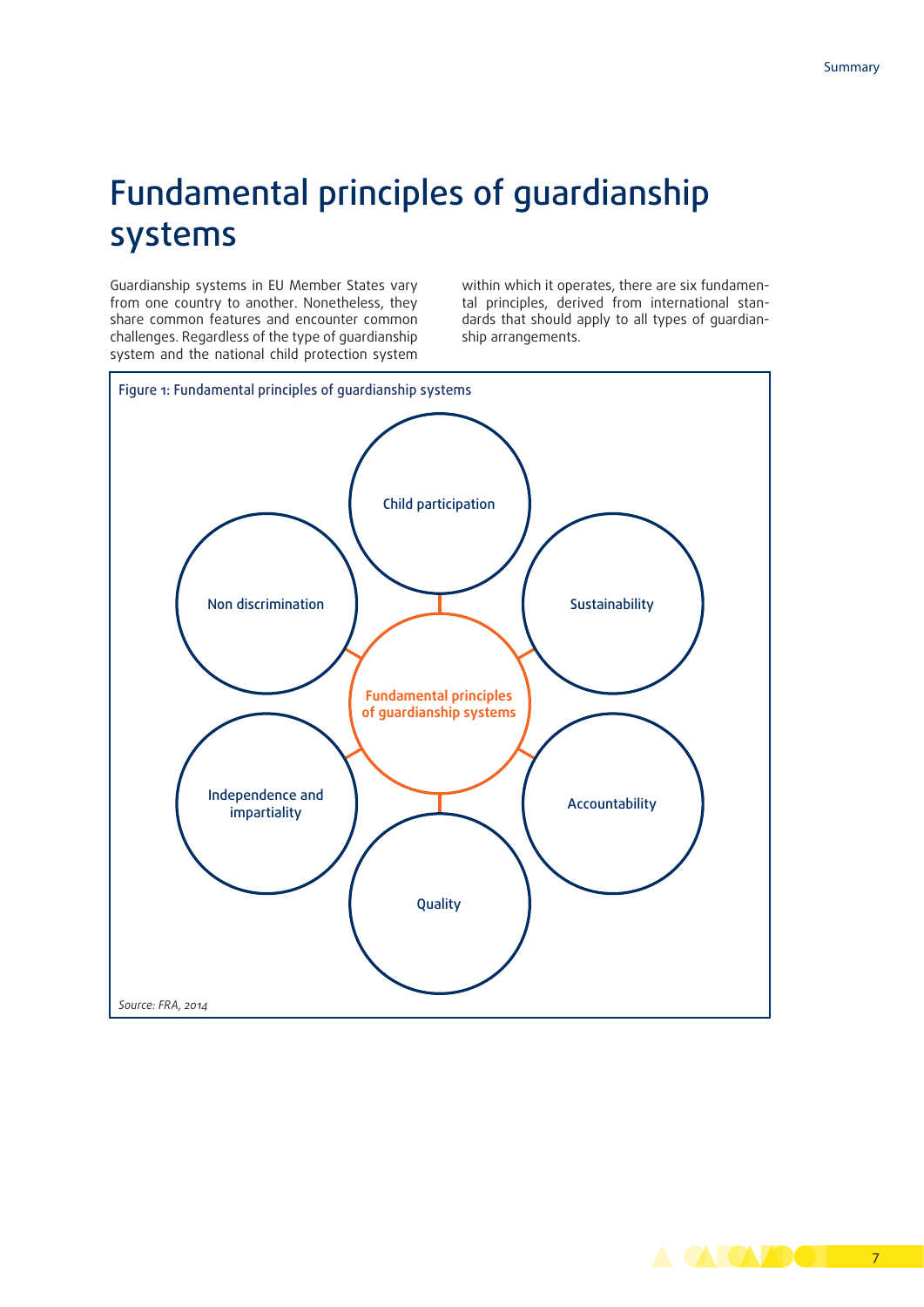#### 1. Non-discrimination

All children deprived of their family environment and parental care are entitled to the same level of protection irrespective of their age, immigration status (i.e. EU national, legal resident, asylum seeker, migrant in an irregular situation), nationality, gender, ethnic background or any other non-discrimination ground listed in Article 21 of the [EU Charter](http://eur-lex.europa.eu/legal-content/en/TXT/?uri=OJ:C:2000:364:TOC)  [of Fundamental Rights.](http://eur-lex.europa.eu/legal-content/en/TXT/?uri=OJ:C:2000:364:TOC) Particular attention should be given to the gender dimensions of violence against children.

The principle of non-discrimination also requires equal protection for all children within the state's territory, irrespective of the place of residence. EU Member States should harmonise guardianship provisions and services. Where protection systems are the responsibility of regional or local government, national governments should ensure consistency of standards and practices among different regions and localities within their territory.

#### 2. Independence and impartiality

Appointed guardians and legal representatives must be in a position to make independent and impartial decisions, assessment, actions and representations guided by the best interests of the child. Organisations, institutions and/or individuals should be precluded from guardianship and/or legal representation duties if their interests conflict, or could potentially conflict, with those of the child.

#### 3. Quality

Appointed guardians and legal representatives should have appropriate professional qualifications in the field of child welfare and/or child protection. In addition, they should receive appropriate initial and continuous training by the relevant authorities. To identify and protect child victims of trafficking it is important that guardians have the

knowledge and skills required to detect child victims. Guardians who deal with children with particular needs, such as child victims of trafficking or unaccompanied children, must also have the necessary expertise to respond effectively to such needs, for instance knowledge and experience in working with traumatised children.

#### 4. Accountability

National law should provide the legal basis of guardianship and define the authority responsible for it. This guardianship authority should be held responsible and accountable for the acts of the appointed guardian. The exercise of guardianship and other representation functions should be monitored regularly and independently. The legal basis of guardianship in national law should include sufficiently precise legal provisions defining a guardian's duties and functions.

#### 5. Sustainability

Guardianship and legal representation systems should be an integral part of the national child protection system. States should allocate sufficient human and financial resources for the guardianship system's operation. The budget should include costs related to effective monitoring and oversight of guardianship services as well as training.

#### 6. Child's participation

Guardianship and legal representation arrangements and procedures should respect the child's right to be heard, and they should give due weight to the child's viewpoint. Children should receive, in a manner they understand, appropriate information regarding the scope of guardianship arrangements and about all available services that could provide assistance to them. Children should also be adequately informed about their rights and the possibility of lodging complaints whenever they feel that their guardians are not respecting their rights.

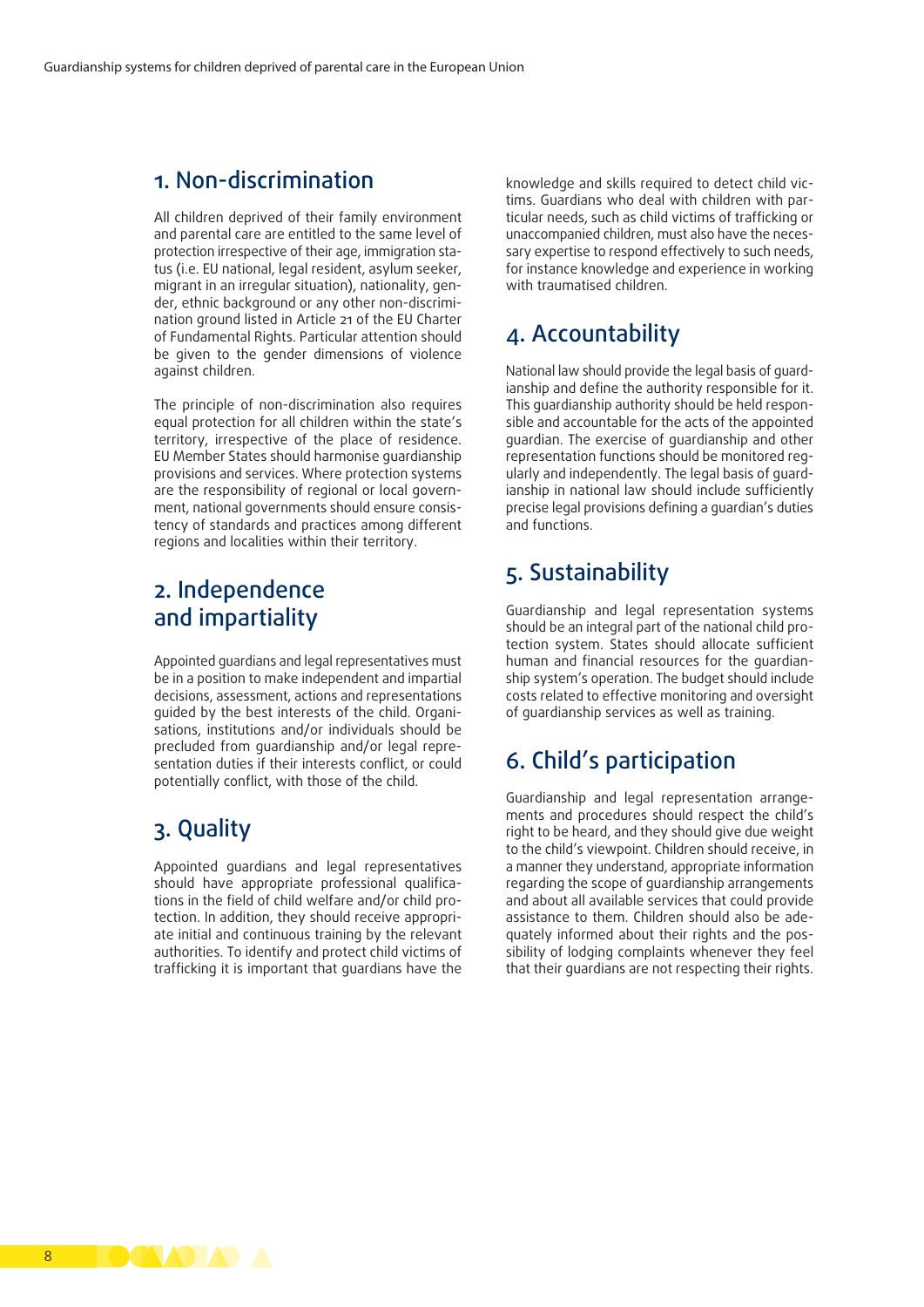### Mandate of a guardian

The use of the terms 'guardian', 'representative' and 'legal representative' is inconsistent, and national terminologies also vary, so the emphasis should be on the functions of the appointed person, rather than on the title or terminology used at national level.

The guardian is considered to be an independent person who safeguards the child's best interests and general well-being, and to this effect complements the limited legal capacity of the child, when necessary, in the same way that parents do.

A guardian who can cover all three functions should always be appointed for all children lacking parental care such as unaccompanied children. This will help to ensure that the child's best interests and overall well-being are protected and safeguarded. This goes far beyond pure representation in given proceedings or complementing the limited legal capacity of the child when required.



The guardian differs from a qualified lawyer or other legal professional who provides legal assistance, speaks on behalf of the child and legally represents him or her in written statements and in person before administrative and judicial authorities in criminal, migration or other legal proceedings as provided for in national law.

The guardian must also be distinguished from social workers and other caregivers responsible for the material needs of the child. Social workers or other caregivers and persons who provide a child with day-to-day care are not guardians, unless, as a result of provision by law, they exercise responsibility for the well-being of the child and complement the limited legal capacity of the child.

Responsibility for legal representation of the child within particular legal or administrative proceedings might be dissociated from the other two functions of guardianship. In this case, such responsibility is assigned solely to an independent person or institution, usually called the 'legal representative' or 'representative'. Representatives, unlike guardians, have a restricted mandate, which is in often precisely defined when they are appointed: to represent the child in particular proceedings.

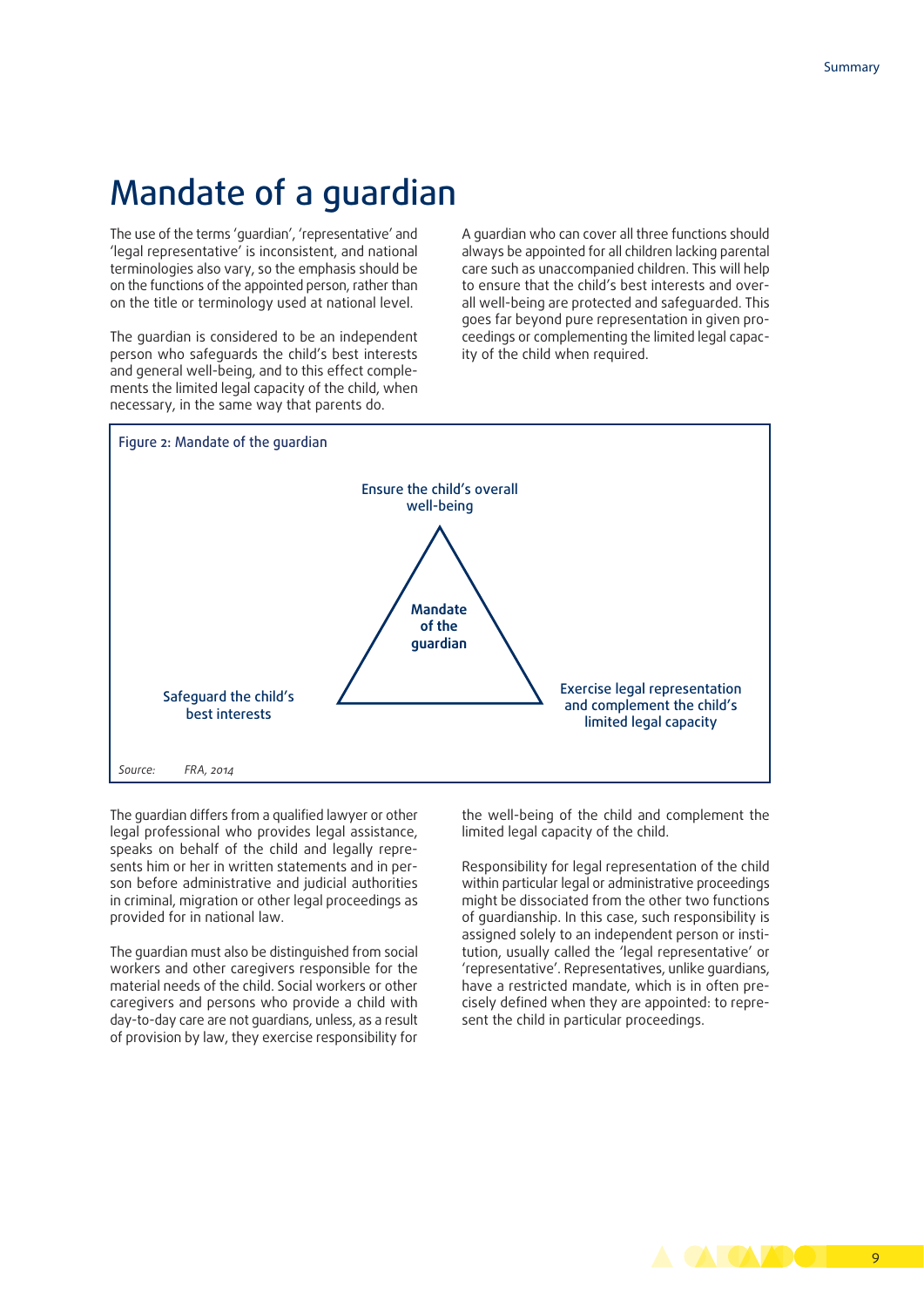### Guardian's core tasks

The guardian's tasks and duties should be defined in domestic law or policy documents and, where necessary, further clarified in official guidelines. The four core principles of the United Nations Convention on the Rights of the Child must guide the guardian in all aspects of his or her work throughout the assignment. In the absence of the parents, or if they are precluded from exercising parental responsibility, the guardian is given the duty of safeguarding and

promoting the child's well-being. Each time a decision is taken affecting the child, the guardian's role is to promote the option which is in the best interests of the child. The guardian must ensure that the child's views are heard and given due weight. The guardian must inform the child and consult with him or her on all aspects of the guardian's work, taking into consideration the child's maturity and developing capacities.



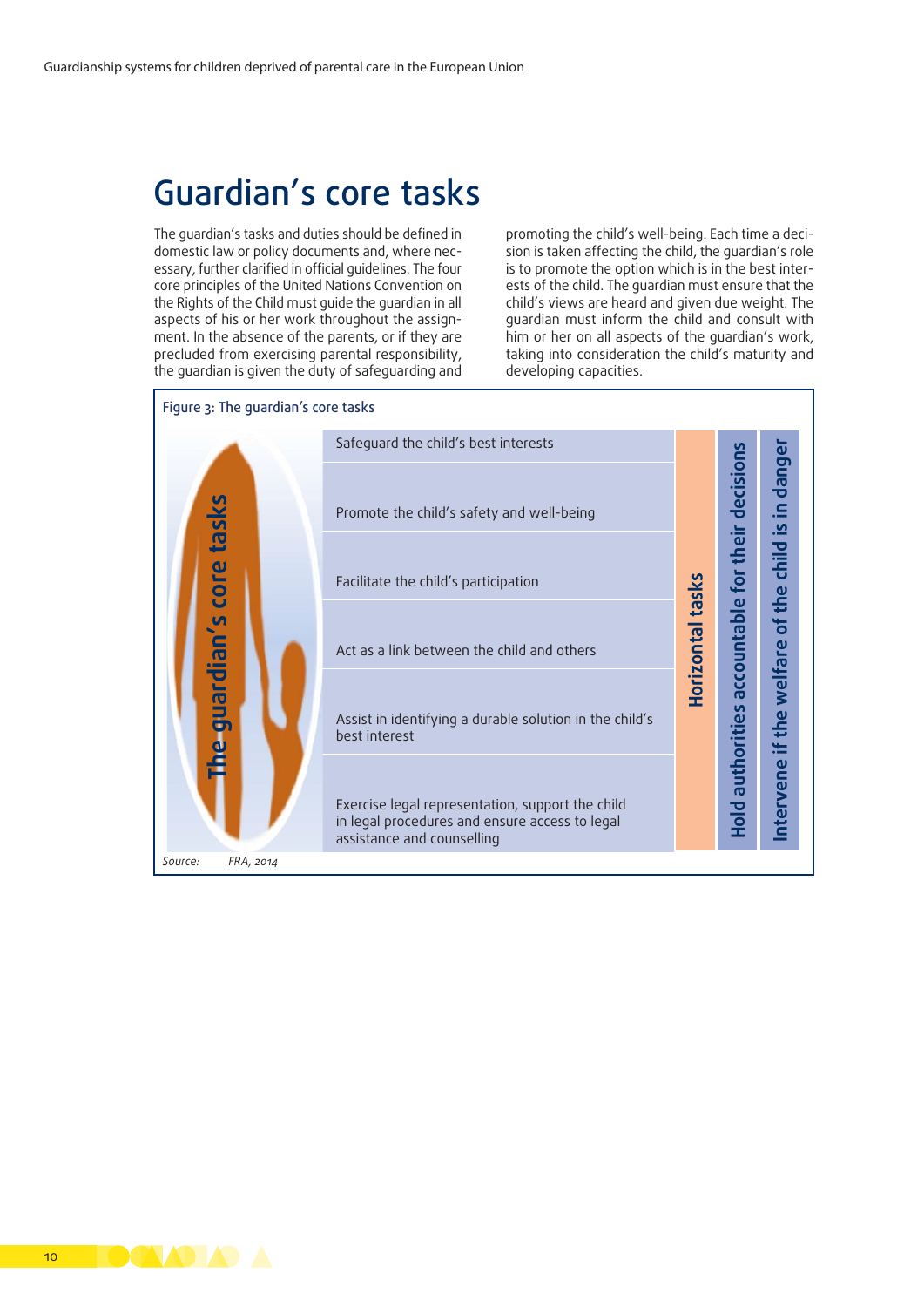#### Creating and maintaining a trustful relationship with the child

A relationship of trust between the guardian and the child is an essential precondition for an effective guardianship. Without trust, the guardian will not be able to ascertain the child's wishes and feelings, making it difficult to promote the child's best interests.

The guardian should communicate with the child in a child-friendly way, showing cultural sensitivity and adopting a gender-sensitive approach. Although many factors have an impact on whether trust is built or not, the following four are particularly significant:

- respecting the views of the child;
- treating the child with respect and dignity;
- being available for and accessible to the child;
- respecting confidentiality.

Frequent contact and accessibility of the guardian are necessary elements in building a relationship of trust with the child.

Guardians who work with child victims of trafficking should be aware of the effect that the experience of trafficking can have on children's behaviour and of the consequences of trauma. Individuals suffering from trauma often have memory problems, for example, and are unable to recall details of events, or they may recall different information over time. This does not mean that the child is lying or does not trust the guardian. The guardian should raise awareness of these aspects with the other professionals working with the child.

Emotional care of the child is a basic need, which the guardian should not disregard. Appointed guardians must be supported in performing their roles, including providing this emotional care, in particular by ensuring that their workload and the number of cases assigned to them allow them sufficient time to spend with the child and build a personal relationship with him or her.

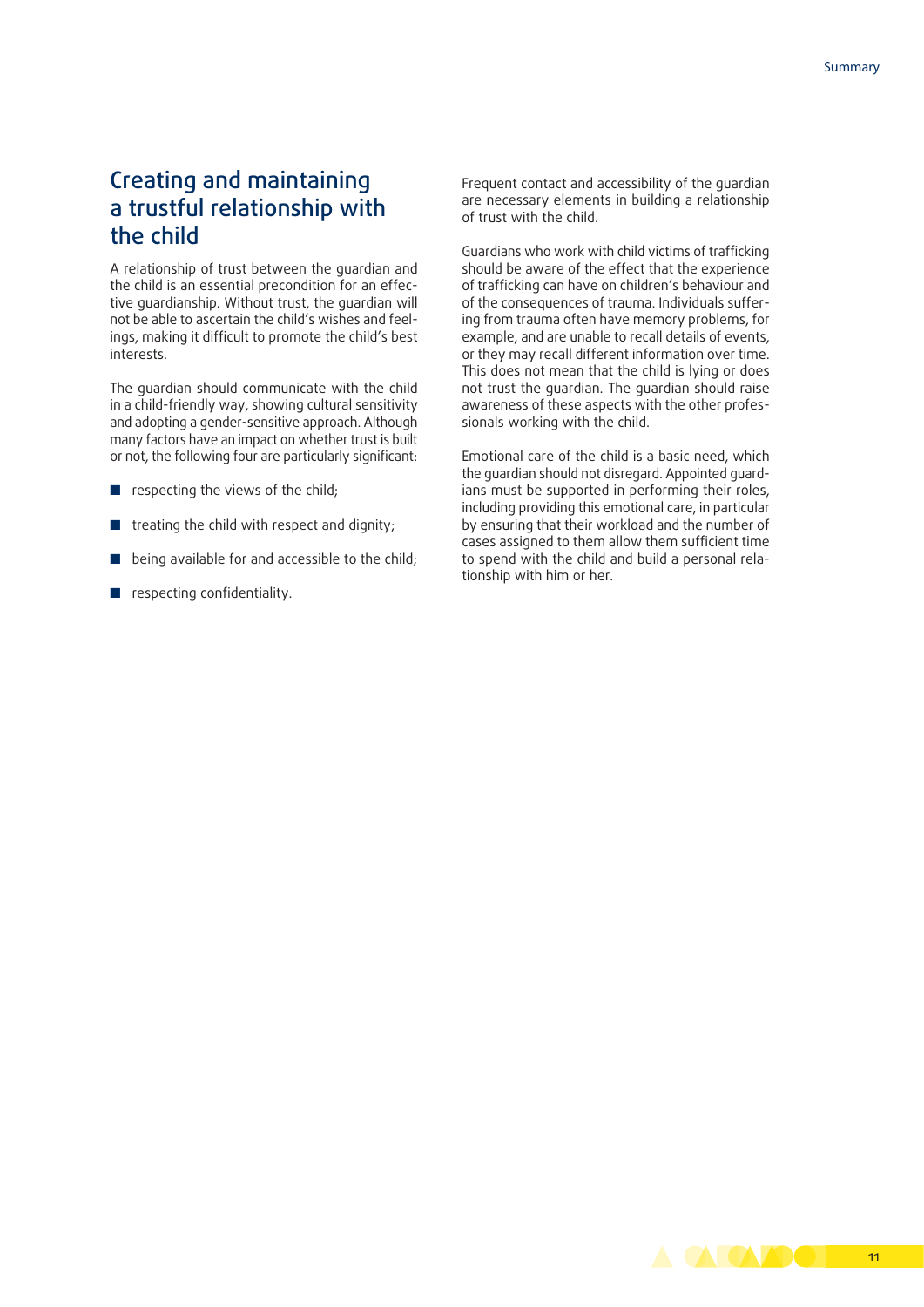# List of relevant legal instruments

| <b>EU</b> instruments                                                                             |                                                                                                                                                                                                                                                                                                                                                                                                                                                                       |  |  |
|---------------------------------------------------------------------------------------------------|-----------------------------------------------------------------------------------------------------------------------------------------------------------------------------------------------------------------------------------------------------------------------------------------------------------------------------------------------------------------------------------------------------------------------------------------------------------------------|--|--|
| <b>EU Charter for Fundamental</b><br><b>Rights</b>                                                | Charter of Fundamental Rights of the European Union, OJ 2000 C 364, Vol. 43,<br>18 December 2000                                                                                                                                                                                                                                                                                                                                                                      |  |  |
| <b>Reception Conditions</b><br>Directive (2013/33/EU)                                             | Directive 2013/33/EU of the European Parliament and of the Council of 26 June 2013<br>laying down standards for the reception of applicants for international protection,<br>0J 2013 L 180, pp. 96-116                                                                                                                                                                                                                                                                |  |  |
| <b>Asylum Procedures</b><br><b>Directive (2013/32/EU)</b>                                         | Directive 2013/32/EU of the European Parliament and of the Council of 26 June 2013<br>on common procedures for granting and withdrawing international protection,<br>OJ 2013 L 180, pp. 60-95                                                                                                                                                                                                                                                                         |  |  |
| <b>Dublin Regulation (EU)</b><br>No. 604/2013                                                     | Regulation (EU) No. 604/2013 of the European Parliament and of the Council of<br>26 June 2013 establishing the criteria and mechanisms for determining the Member<br>State responsible for examining an application for international protection lodged in<br>one of the Member States by a third-country national or a stateless person, OJ L 180,<br>29 June 2013, pp. 31-59                                                                                        |  |  |
| <b>Victims' Directive</b><br>(2012/29/EU)                                                         | Directive 2012/29/EU of the European Parliament and of the Council of<br>25 October 2012 establishing minimum standards on the rights, support and protection<br>of victims of crime, and replacing Council Framework Decision 2001/220/JHA,<br>OJ 2012 L 315, pp. 57-73                                                                                                                                                                                              |  |  |
| <b>Qualification Directive</b><br>(2011/95/EU)                                                    | Directive 2011/95/EU of the European Parliament and of the Council of<br>13 December 2011 on standards for the qualification of third-country nationals or<br>stateless persons as beneficiaries of international protection, for a uniform status for<br>refugees or for persons eligible for subsidiary protection, and for the content of the<br>protection granted, OJ 2011 L 337, pp. 9-26                                                                       |  |  |
| Directive on combating the<br>sexual abuse and sexual<br>exploitation of children<br>(2011/92/EU) | Directive 2011/92/EU of the European Parliament and of the Council of<br>13 December 2011 on combating the sexual abuse and sexual exploitation of children<br>and child pornography, and replacing Council Framework Decision 2004/68/JHA,<br>OJ 2011 L 335, pp. 1-14                                                                                                                                                                                                |  |  |
| Anti-Trafficking<br>Directive (2011/36/EU)                                                        | Directive 2011/36/EU of the European Parliament and of the Council of 5 April 2011 on<br>preventing and combating trafficking in human beings and protecting its victims, and<br>replacing Council Framework Decision 2002/629/JHA, OJ 2011 L 101, pp. 1-11                                                                                                                                                                                                           |  |  |
| <b>Return Directive</b><br>(2008/115/EC)                                                          | Directive 2008/115/EC of the European Parliament and of the Council of<br>16 December 2008 on common standards and procedures in Member States for<br>returning illegally staying third-country nationals, OJ 2008 L 348, pp. 98-107                                                                                                                                                                                                                                  |  |  |
| <b>Brussels II Regulation</b>                                                                     | The Council Regulation (EC) No. 2116/2004 of 2 December 2004 amending<br>Regulation (EC) No. 2201/2003 of 27 November 2003 concerning jurisdiction and the<br>recognition and enforcement of judgments in matrimonial matters and the matters of<br>parental responsibility, repealing Regulation (EC) No. 1347/2000, as regards treaties<br>with the Holy See, OJ 2004 L 367, 14 December 2004, pp. 1-2                                                              |  |  |
| <b>Directive on Residence</b><br><b>Permits for Victims of</b><br>Trafficking (2004/81/EC)        | Council Directive 2004/81/EC of 29 April 2004 on the residence permit issued to third-<br>country nationals who are victims of trafficking in human beings or who have been<br>the subject of an action to facilitate illegal immigration, who cooperate with the<br>competent authorities, OJ 2004 L 261, pp. 19-23                                                                                                                                                  |  |  |
| <b>Free Movement Directive</b><br>(2004/38/EC)                                                    | Directive 2004/38/EC of the European Parliament and of the Council of 29 April 2004<br>on the right of citizens of the Union and their family members to move and reside<br>freely within the territory of the Member States amending Regulation (EEC)<br>No. 1612/68 and repealing Directives 64/221/EEC, 68/360/EEC, 72/194/EEC, 73/148/<br>EEC, 75/34/EEC, 75/35/EEC, 90/364/EEC, 90/365/EEC and 93/96/EEC (Text with EEA<br>relevance), 0J 2004 L 158, pp. 77-123 |  |  |
| <b>International instruments</b>                                                                  |                                                                                                                                                                                                                                                                                                                                                                                                                                                                       |  |  |
| <b>UN Convention on the Rights</b><br>of the Child, United Nations                                | UN Convention on the Rights of the Child, United Nations, New York,<br>20 November 1989, Treaty Series, Vol. 1577, p. 3                                                                                                                                                                                                                                                                                                                                               |  |  |
| <b>Council of Europe Convention</b><br>against Trafficking                                        | Council of Europe Convention on Action against Trafficking in Human Beings, Warsaw,<br>2005                                                                                                                                                                                                                                                                                                                                                                           |  |  |
| 1951 Convention relating<br>to the Status of Refugees                                             | 1951 Refugee Convention, United Nations, Treaty Series, Vol. 189, p. 137                                                                                                                                                                                                                                                                                                                                                                                              |  |  |
| The Hague Convention 1993                                                                         | Convention of 29 May 1993 on Protection of Children and Co-operation in Respect of<br><b>Intercountry Adoption</b>                                                                                                                                                                                                                                                                                                                                                    |  |  |

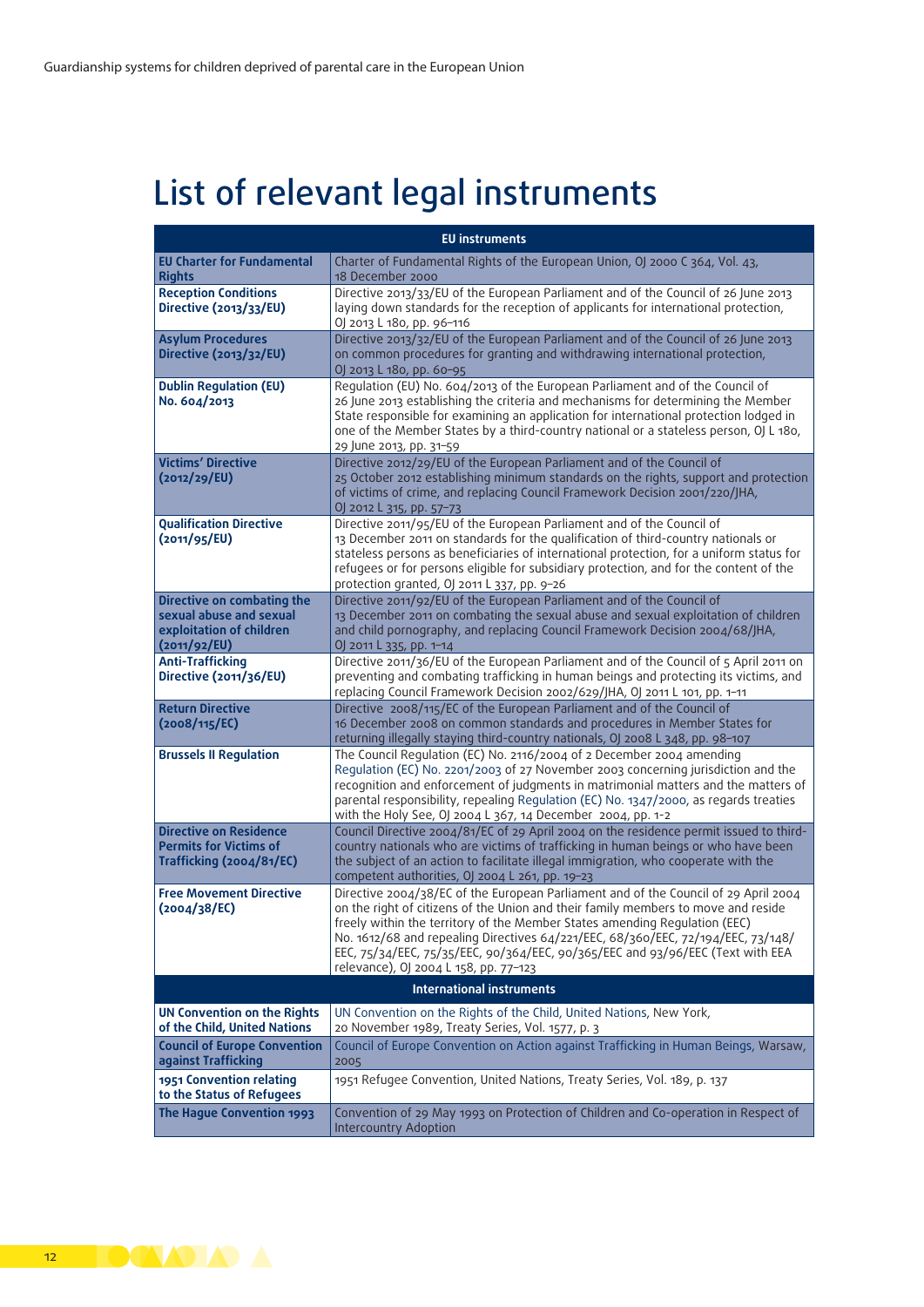| <b>EU</b> instruments                                                           |                                                                                                                                                                                                                                                                |  |
|---------------------------------------------------------------------------------|----------------------------------------------------------------------------------------------------------------------------------------------------------------------------------------------------------------------------------------------------------------|--|
| The Hague Convention 1996                                                       | Convention of 19 October 1996 on jurisdiction, applicable law, recognition,<br>enforcement and co-operation in respect of parental responsibility and measures for<br>the protection of children                                                               |  |
| Other non-binding legal sources                                                 |                                                                                                                                                                                                                                                                |  |
| <b>UNCRC General Comment</b><br><b>No. 6</b>                                    | United Nations Committee on the Rights of the Child, General Comment No. 6,<br>Treatment of unaccompanied and separated children outside their country of origin,<br>1 September 2005, CRC/GC/2005/6                                                           |  |
| <b>UNCRC General Comment</b><br><b>No. 12</b>                                   | United Nations Committee on the Rights of the Child, General Comment No. 12, The<br>right of the child to be heard, 1 July 2009, CRC/C/GC/12                                                                                                                   |  |
| <b>UNCRC General Comment</b><br><b>No. 13</b>                                   | United Nations Committee on the Rights of the Child, General Comment No. 13, The<br>right of the child to freedom from all forms of violence, 18 April 2011, CRC/C/GC/13                                                                                       |  |
| <b>UNCRC General Comment</b><br>No. 14                                          | United Nations Committee on the Rights of the Child, General Comment No. 14<br>(2013) on the right of the child to have his or her best interests taken as a primary<br>consideration, 29 May 2013, CRC/C/GC/14                                                |  |
| Resolution 64/142.<br><b>Guidelines for the alternative</b><br>care of children | General Assembly, Resolution 64/142, Guidelines for the alternative care of children,<br>24 February 2010, A/RES/64/142                                                                                                                                        |  |
| <b>Council of Europe, Guidelines</b><br>on child-friendly justice               | Council of Europe, Guidelines of the Committee of Ministers of the Council of Europe<br>on child-friendly justice, adopted by the Committee of Ministers on 17 November 2010<br>at the 1098th meeting of the Ministers' Deputies) - edited version 31 May 2011 |  |
| <b>Council of Europe, Life</b><br>projects for unaccompanied<br>migrant minors  | Council of Europe, Committee of Ministers, Recommendation CM/Rec(2007)9 of the<br>Committee of Ministers to member states on life projects for unaccompanied migrant<br>minors, 12 July 2007                                                                   |  |